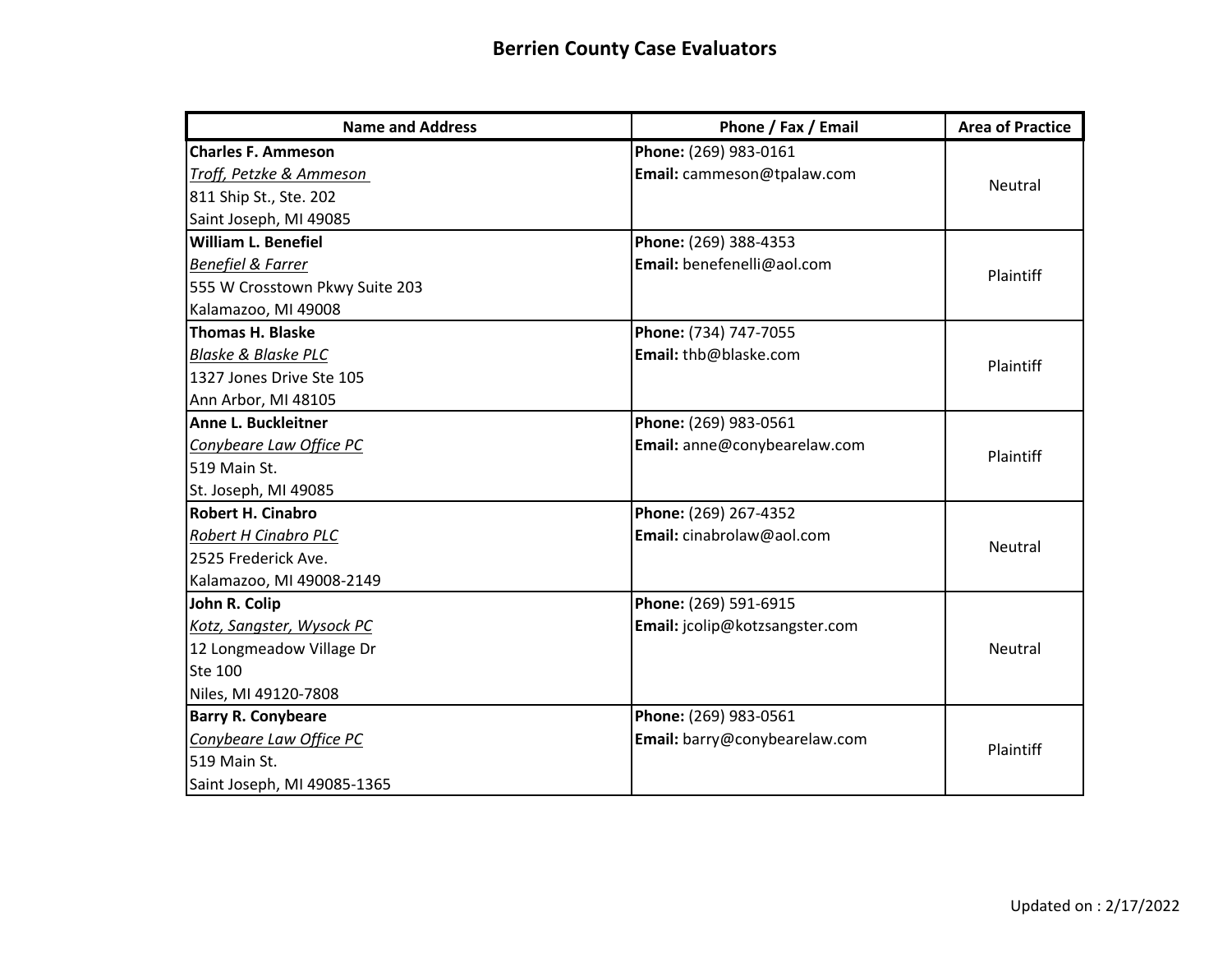| <b>Name and Address</b>                              | Phone / Fax / Email                | <b>Area of Practice</b> |
|------------------------------------------------------|------------------------------------|-------------------------|
| <b>Frank J. DeFrancesco</b>                          | Phone: (269) 983-0325              |                         |
| Passaro, Kahne, Taylor & DeFrancesco Law Offices     | Email:frank@passarokahne.com       | Neutral                 |
| 685 West Main Street                                 |                                    |                         |
| Benton Harbor, MI 49022                              |                                    |                         |
| <b>Robert J. Ehrenberg</b>                           | Phone: (269) 325.3534              |                         |
| 168 Higman Park Hill                                 | Email: rjehrenberg@icloud.com      | Plaintiff               |
| Benton Harbor, MI 49022                              |                                    |                         |
| David C. Gerling                                     | Phone: (616) 550-2157              |                         |
| David C. Gerling PC                                  | Email: gerling@chartermi.net       |                         |
| 18124 Trillium Dr.                                   |                                    | Neutral                 |
| <b>PO Box 150</b>                                    |                                    |                         |
| Spring Lake, MI 49456-0150                           |                                    |                         |
| Amy J. Glass                                         | Phone: (269) 569-0406              |                         |
| <b>Michigan Mediation &amp; Arbitration Services</b> | Email: amyglass@live.com           | <b>Neutral</b>          |
| PO Box 51662                                         |                                    |                         |
| Kalamazoo, MI 49005-1662                             |                                    |                         |
| Kristen E. Guinn                                     |                                    |                         |
| <b>Smith Haughey Rice &amp; Roegge PC</b>            | Phone: (616) 774-8000              | Defendant               |
| 100 Monroe Center St., NW                            | Email: kguinn@shrr.com             |                         |
| Grand Rapids, MI 49503-2802                          |                                    |                         |
| <b>Nathaniel E. Harrington</b>                       | Phone: (269) 983-0561              |                         |
| Conybeare Law Office PC                              | Email: nate@conybearelaw.com       | Plaintiff               |
| 519 Main St.                                         |                                    |                         |
| Saint Joseph, MI 49085-1365                          |                                    |                         |
| Sarah J. Hartman                                     | Phone: (616) 456-3802              |                         |
| 300 Monroe Ave NW, Unit 1                            | Email: shartman@grand-rapids.mi.us | Defendant               |
| Grand Rapids, MI 49503-2206                          |                                    |                         |
| <b>Thomas G. Herman</b>                              | Phone: (616) 742-5500              |                         |
| Garan, Lucow, Miller PC                              | Email: therman@garanlucow.com      | Defendant               |
| 300 Ottawa Ave., NW Ste 800                          |                                    |                         |
| Grand Rapids, MI 49503-2304                          |                                    |                         |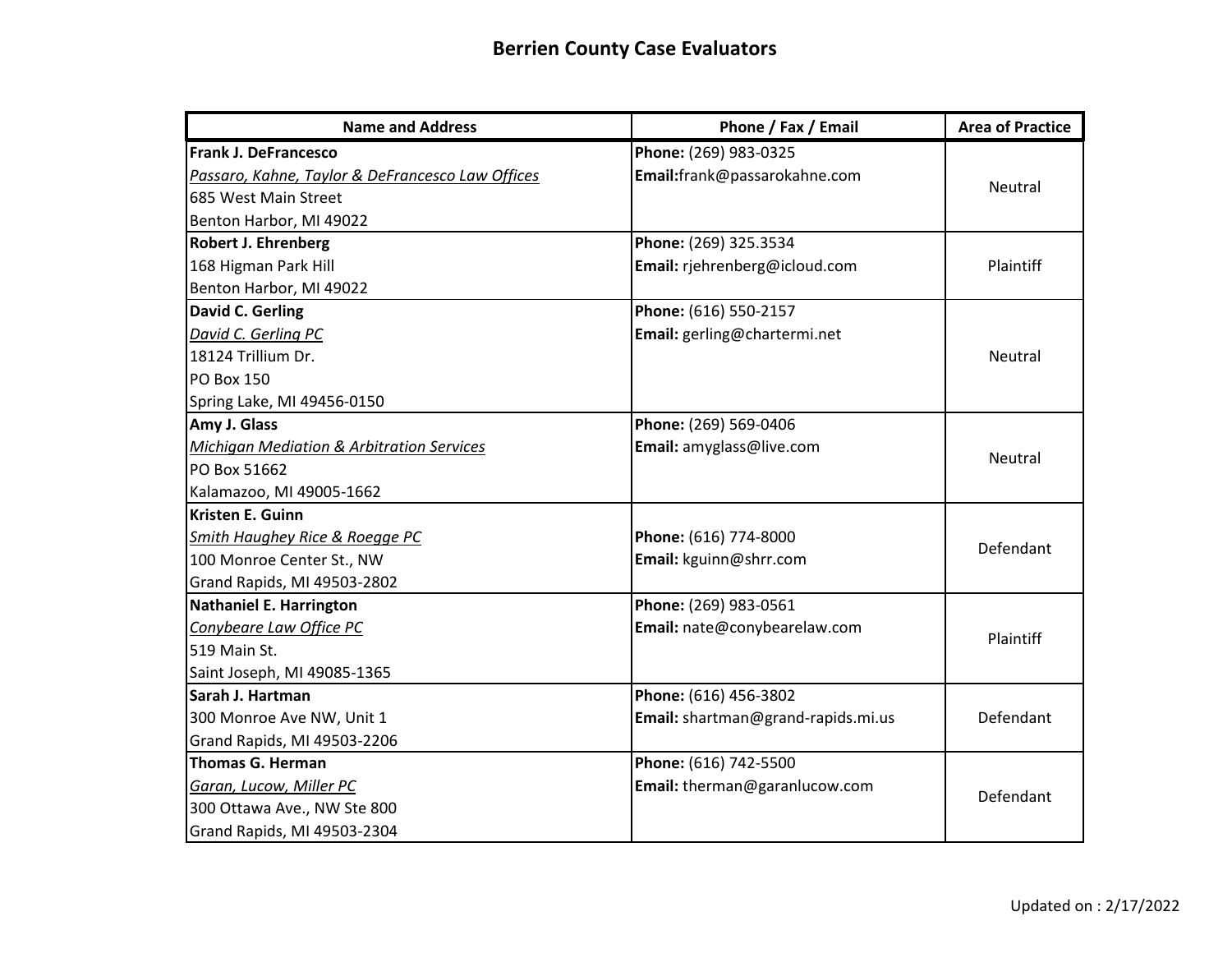| <b>Name and Address</b>                   | Phone / Fax / Email                | <b>Area of Practice</b> |
|-------------------------------------------|------------------------------------|-------------------------|
| Jeffrey R. Holmstrom                      | Phone: (269) 983-0755              |                         |
| <b>Holmstrom Law Office</b>               | Email: jeff@holmstromlawoffice.com | Neutral                 |
| 830 Pleasant St. Ste 100                  |                                    |                         |
| Saint Joseph, MI 49085-1102               |                                    |                         |
| John C. Johnson                           | Phone: (269) 930-0356              |                         |
| 250 Water Street, Unit D                  | Email: jcjhnsn1955@gmail.com       | Plaintiff               |
| Saint Joseph, MI 49085                    |                                    |                         |
| Brian J. Kilbane                          | Phone: (616) 458-0296              |                         |
| <b>Smith Haughey Rice &amp; Roegge PC</b> | Email: bkilbane@shrr.com           | Defendant               |
| 100 Monroe Center St., NW                 |                                    |                         |
| Grand Rapids, MI 49503-2802               |                                    |                         |
| Kenneth Kobayashi                         | Phone: (269) 388-9250              |                         |
| Kenneth Kobayashi PLC                     | Email: kobayashik@yahoo.com        | Plaintiff               |
| 555 W Crosstown Pkwy Ste 203              |                                    |                         |
| Kalamazoo, MI 49008-1982                  |                                    |                         |
| <b>Mark E. Kreter</b>                     | Phone: (269) 330-5712              |                         |
| Kreis Enderle Hudgins & Borsos PC         | Email: mkreter@kehb.com            | Defendant               |
| PO Box 61                                 |                                    |                         |
| Saint Joseph, MI 49085                    |                                    |                         |
| Gennelia Laluna-Schaeffer                 | Phone: (269) 983-5777 ext 19       |                         |
| Armstrong, Betker and Shaeffer PLC        | Email: gennel@abslawmi.com         | Plaintiff               |
| 511 Renaissance Dr., Ste 110              |                                    |                         |
| Saint Joseph, MI 49085-2180               |                                    |                         |
| Robert L. Landgraf, Jr                    | Phone: (269) 683-8300              |                         |
| 19 S 3rd St.                              | Email: rlandgraf@hlldlaw.com       | Neutral                 |
| PO Box 1310                               |                                    |                         |
| Niles, MI 49120-8310                      |                                    |                         |
| <b>William R. Landgraf</b>                | Phone: (269) 683-8200              |                         |
| 224 N 4th St                              | Email: wrlandlaw@yahoo.com         | Neutral                 |
| <b>PO Box 159</b>                         |                                    |                         |
| Niles, MI 49120-0159                      |                                    |                         |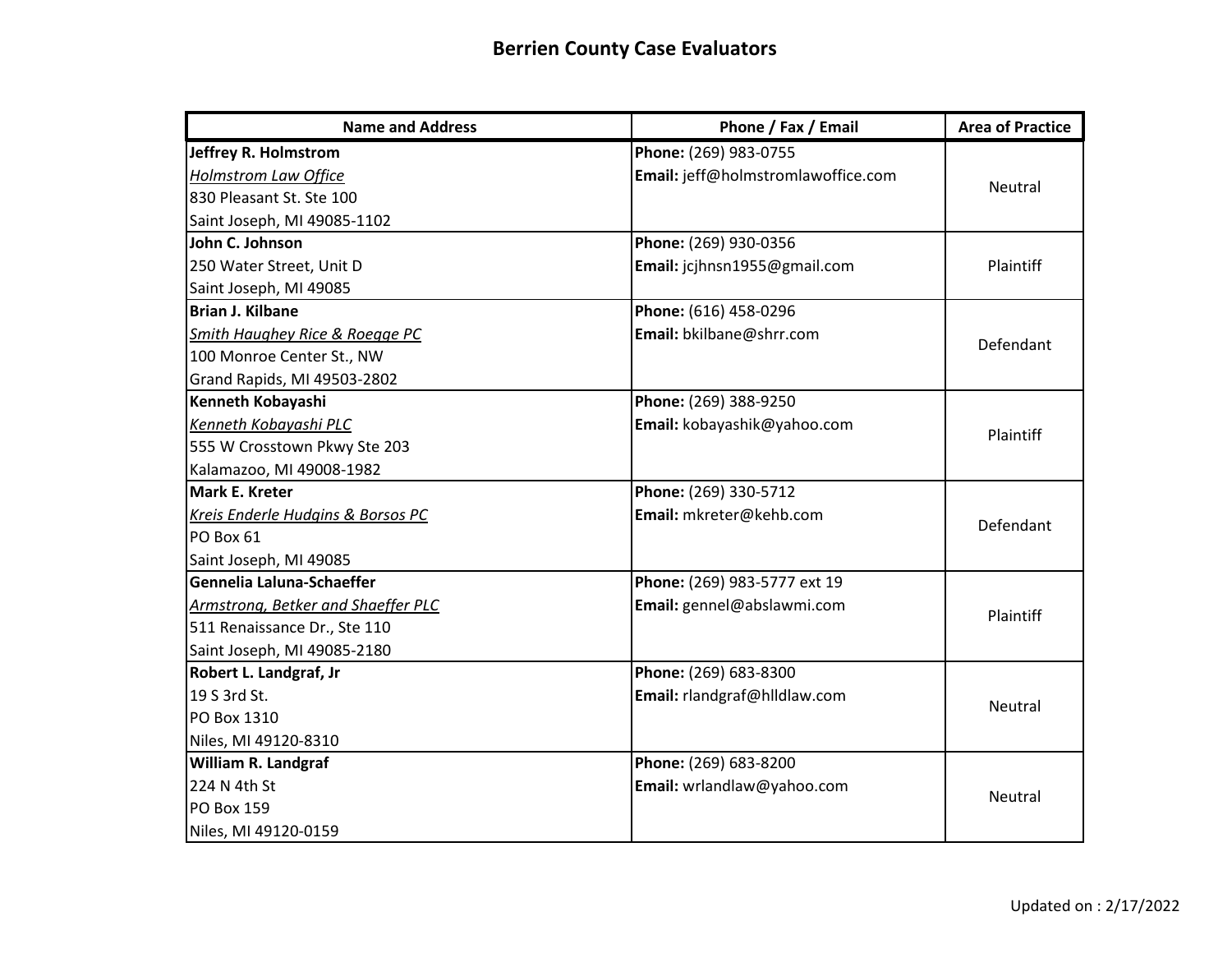| <b>Name and Address</b>                   | Phone / Fax / Email                  | <b>Area of Practice</b> |
|-------------------------------------------|--------------------------------------|-------------------------|
| <b>Robert B. Lutz</b>                     | Phone: (269) 983-0658                |                         |
| <b>PO Box 406</b>                         | Email: rblutz1@ameritech.net         | <b>Neutral</b>          |
| Saint Joseph, MI 49085                    |                                      |                         |
| William K. Murphy                         | Phone: (269) 342-9900                |                         |
| Ford & Murphy PC                          | Email: williamkmurphy@sbcglobal.net  | Neutral                 |
| 119 North Church St., Ste 202             |                                      |                         |
| Kalamazoo, MI 49007                       |                                      |                         |
| <b>Edward P. Perdue</b>                   | Phone: (616) 888-2960                |                         |
| Perdue Law Group                          | Email: eperdue@perduelawgroup.com    | Defendant               |
| P.O. Box 2390                             |                                      |                         |
| Grand Rapids, MI 49501                    |                                      |                         |
| David M. Peterson, II                     | Phone: (269) 782-3451                |                         |
| <b>Wolverine Mutual Insurance Company</b> | Email: DPeterson@wolverinemutual.com | Defendant               |
| <b>PO Box 530</b>                         |                                      |                         |
| Dowagiac, MI 49047-0530                   |                                      |                         |
| <b>Gary R. Peterson</b>                   | Phone: (269) 323-3332                |                         |
| Mequio & Peterson PLC                     | Fax: (269) 324-6184                  | Neutral                 |
| 1595 W. Centre Ave, Ste. 108              | Email: gpeterson@mequiopeterson.com  |                         |
| Portage, MI 49024                         |                                      |                         |
| <b>Frederick Eagle Royce, III</b>         | Phone: (269) 344-8000                |                         |
| 144 Lakeshore Dr.                         | Email: eagle@feroyce.com             | Plaintiff               |
| Douglas, MI 49406-5184                    |                                      |                         |
| Rebecca B. Sanford                        | Phone: (269) 983-1803                |                         |
| Sanford Law Office                        | Fax: (888) 983-1837                  | Neutral                 |
| 2724 Niles Ave.                           | Email: sanford.lawoffice@gmail.com   |                         |
| Saint Joseph, MI 49085-2646               |                                      |                         |
| John A. Smietanka                         | Phone: (616) 667-2217                |                         |
| <b>PO Box 336</b>                         | Email: jas@smietankalaw.com          | Neutral                 |
| Grandville, MI 49468                      |                                      |                         |